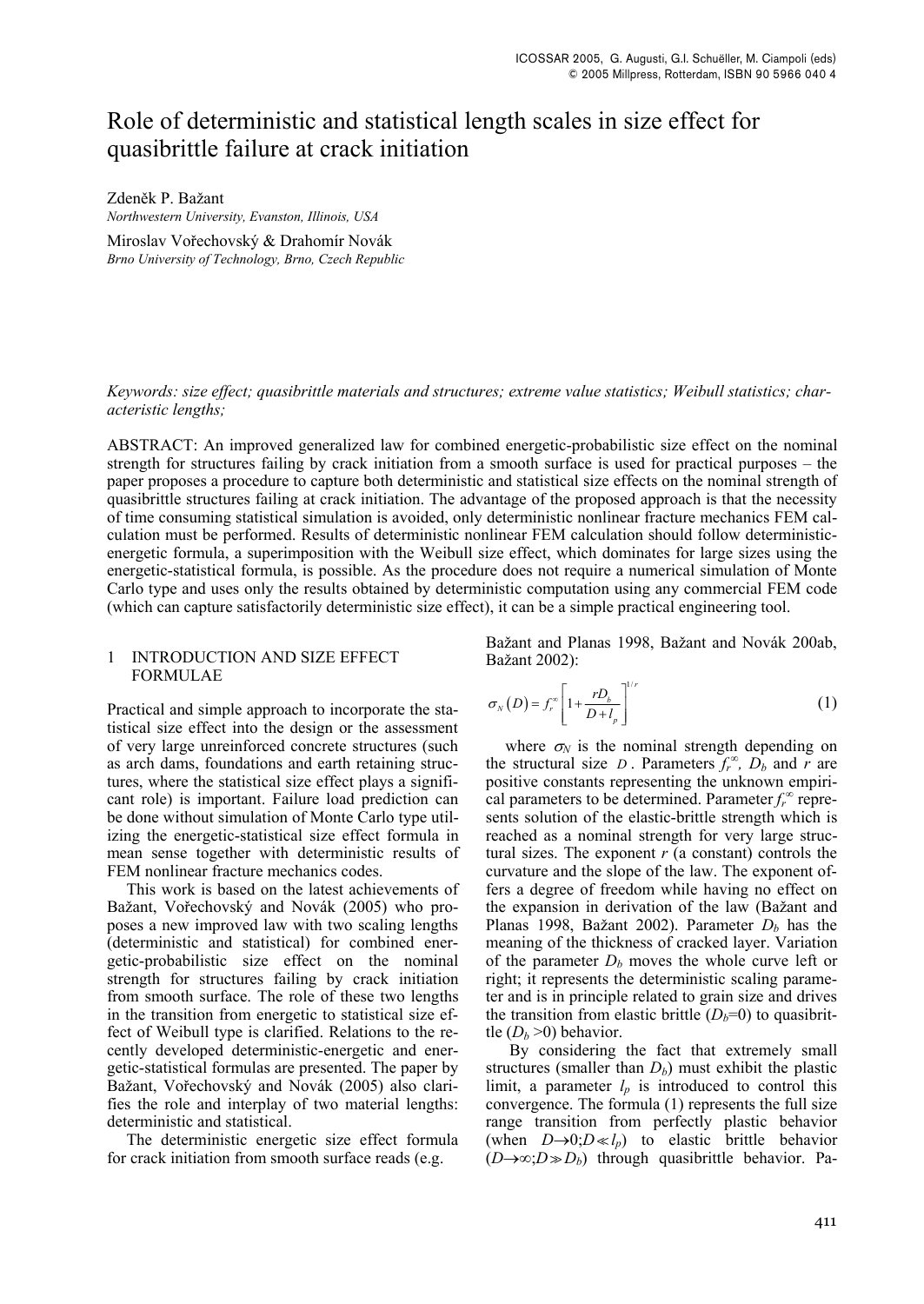rameter  $l_p$  governs the transition to plasticity for small sizes *D* (the crack band model or the averaging in nonlocal models lead to a horizontal asymptote). The case of  $l_p \neq 0$  shows the plastic limit for vanishing size *D*, which is the behavior predicted by the cohesive crack model as well as the assumption of perfectly plastic material in the crack both. For large sizes, the influence of *lp* decays fast with *D* and therefore all the cases of  $l_p \neq 0$  are asymptotically equivalent to the case  $l_p = 0$  for large *D*.

 The large-size asymptote of the deterministic energetic size effect formula (1) is horizontal:  $\sigma_N(D)/f_r^{\infty}=1$ , see fig. 1a). But this is not in agreement with the results of nonlocal Weibull theory as applied to modulus of rupture (Bažant and Novák 2000b), in which the large-size asymptote in the logarithmic plot has the slope *–n/m* corresponding to the power law of the classical Weibull statistical theory (Weibull, 1939). In view of this fact, there is a need to superpose the energetic and statistical theories. Such superimposition is important, for example, for analyzing the size effect in vertical bending fracture of arch dams, foundation plinths or retaining walls.

A formula in which the statistical part of size effect is superposed on the energetic part was derived by Bažant and Novák (2000). Further it was generalized to satisfy the requirement for a horizontal asymptote for vanishing *D* (Bažant 2003, 2004). The statistical characteristic length *l<sub>s</sub>* needed for this generalization was simply assumed to be equal to  $D<sub>b</sub>$ , but the study of an analogous problem for glass fibers by Vořechovský and Chudoba (2005) indicated that  $l_s$  may differ from  $D_b$  and a mathematical derivation of a realistic *ls* value was given by Bažant, Vorechovský and Novák (2005). It thus transpired that the statistical part of size effect in structures with stationary strength random field has a large-size asymptote in the classical Weibull form (straight line of slope *-n/m* in a double-log plot), while the left (small size) asymptote is horizontal. The value of the horizontal asymptote for  $D\rightarrow 0$  is the mean strength of the random field, and in Weibull understanding it is the mean strength measured for the reference length being equal to the autocorrelation length *ls,* see Vořechovský and Chudoba (2005). So, by introduction of the random strength field, we introduce the length scale given by *ls*. Upon incorporating this result (i.e., the statistical part) into formula (1) we get the final law (Bažant, Vořechovský and Novák, 2005):

$$
\sigma_N = f_r^{\infty} \left[ \left( \frac{L_0}{L_0 + D} \right)^{r \sin \pi} + \frac{r D_b}{l_p + D} \right]^{1/r}
$$
 (2)

This formula (which coincides with the law derived by Bažant, 2004, except for the value of  $L_0$ ) exhibits the following features:

- The small-size left asymptotic is the deterministic plastic response (with parameter  $l_p$  controlling the transition to small sizes).
- Large-size asymptote is the Weibull power law (i.e., the statistical size effect, which is a straight line of slope *-n/m* in the double-logarithmic plot of nominal strength versus size)
- Two scaling lengths: deterministic  $(D<sub>b</sub>)$  and statistical  $(L_0)$  are present. The mean size effect is partitioned into deterministic and statistical parts, each of which has its own length scale. Parameter  $D<sub>b</sub>$  controls the transition from elasticbrittle to quasibrittle failure, and  $L_0$  controls the transitional zone from constant nominal strength to local Weibull via the random strength field. Note that the autocorrelation length  $l_s$  has direct connection to our statistical length *L*0. This correspondence is explained in detail for glass fibers in Vořechovský and Chudoba (2005) and for concrete in Bažant, Vorechovský and Novák (2005).

The summations in the denominators of (2) prevent both the statistical and deterministic parts from growing to infinity for small *D*. Although this is not important for practice, because the small-size plastic behavior is reached only for theoretical sizes smaller than feasible (e.g., smaller than one aggregate size), it is important theoretically in order to allow the use of asymptotic matching.

Note that, for  $m \rightarrow \infty$ , Eq. (2) degenerates to the deterministic formula (1). The same applies if  $L_0 \rightarrow \infty$ . The interplay of these two scaling lengths using the ratio  $L_0/D_b$  is demonstrated by Bažant, Vo�echovský and Novák (2005). The question arises at to what is the meaning of the ratio  $L_0/D_b$ ? Since scaling lengths are in concrete controlled mainly by the grain sizes, we expect  $L_0 \approx D_b$ , and so the simpler law with  $L_0=D_b$  should be an excellent performer in most practical cases.

#### 2 SUPERIMPOSITION OF FEM DETERMINISTIC-ENERGETIC AND STATISTICAL SIZE EFFECTS

As already mentioned, deterministic modeling with NLFEM can capture only deterministic size effect. Therefore, a procedure for superposing the statistical size effect is needed. Such a procedure can be formulated as follows:

1) Suppose that the modeled structure has characteristic dimension  $D_t$ . The natural first step is to create a finite element computational model for this real size, as realistic as possible (in terms of meshing, boundary conditions, material etc.). With this code, one predicts the nominal strength of the structure (based on the failure load, corresponding to the peak load of load-deflection diagram) for size  $D_t$ . Because the statistical part of size effect is neglected, the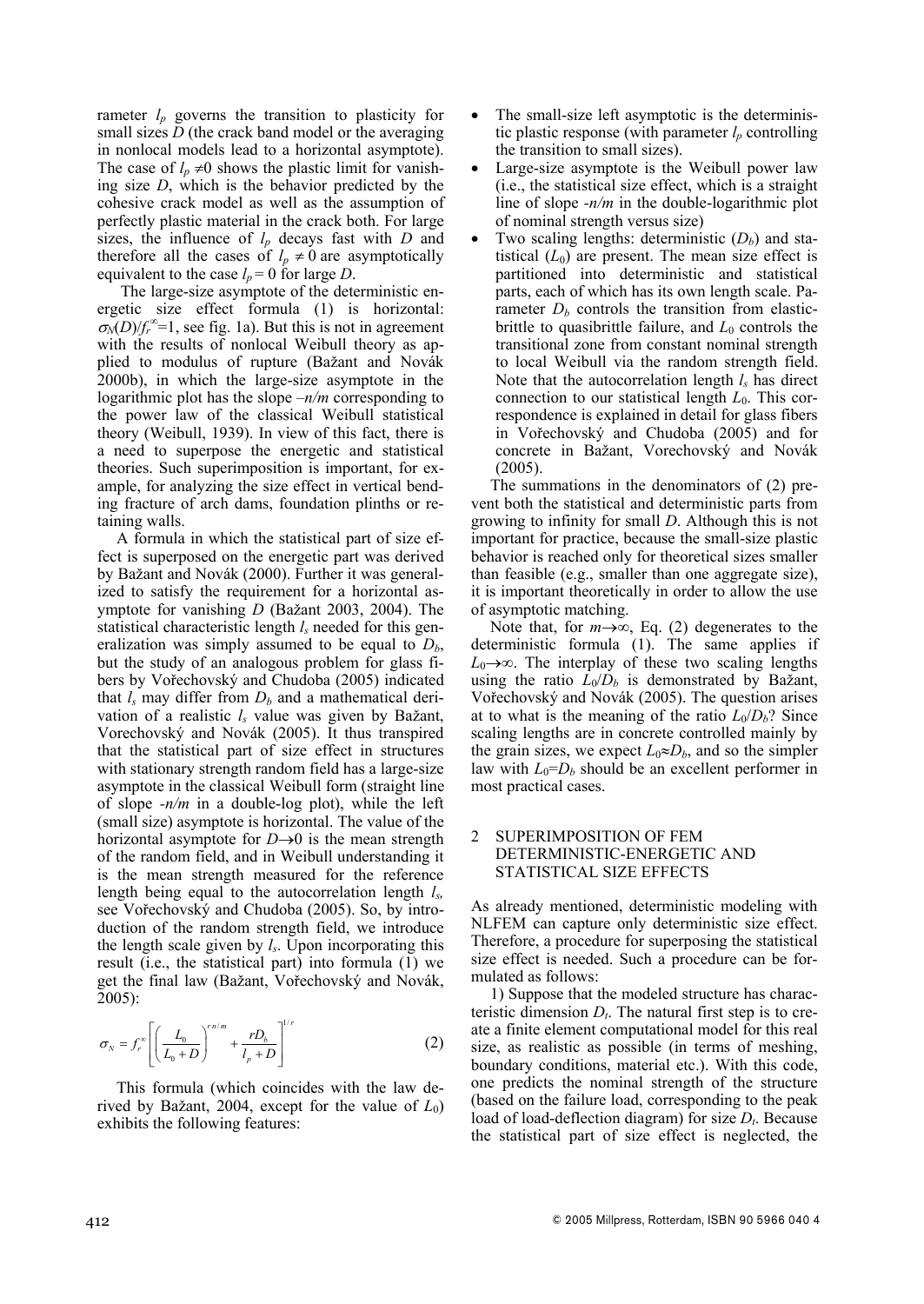strength is, in this (first) step, overestimated. The larger the structure, the greater the overestimation. The result is a point in the size effect plot, the solid circle in Fig. 1(a).

2) Then we scale the geometry of computational model up and down, in order to obtain a set of similar structures with characteristic sizes  $D_i$ ,  $i=1,\ldots,N$ . Based on numerical experience, at least 4 sizes but better about 10, in order to cover the transitional range of size effect fully, spanning from very small to very large sizes. Then we calculate the nominal strength for each size,  $\sigma_i$ ,  $i=1,\ldots,N$ . Note that for two very large sizes the nominal strength values reaching into the horizontal asymptote should be almost identical (if not, crack initiation is not the failure mechanism and other phenomena, such as stress redistribution, play a significant role and the present procedure cannot be applied). The computational model must of course be mesh-objective in presence of softening (as, e.g., the crack band model or nonlocal continuum damage model). To ensure that the phenomenon of stress redistribution (causing a deterministic size effect) would be correctly captured, well tested models are recommended for strength prediction. Special attention should be paid to the selection of the constitutive law and localization limiter. The result of this step is a set of points (circles) in the size effect plot, as shown in Fig. 1(a).

3) The next step is to fit optimally the deterministic-energetic formula (1) to the set of *N* pairs  ${D_i, \sigma_i}$  *i* =1,…, *t*, …, *N*. The result of this step is a set of values of four parameters:  $f_r^{\infty}$ ,  $D_b$ , *r* and  $l_p$ . The parameter  $l_p$  can be excluded from fitting because it can be identified a priori by plastic analysis (this is fully described by Bažant, Vořechovský and Novák, 2005). Parameter  $f_r^{\infty}$  can also be excluded because this limit can be estimated from nonlinear FEM analysis as the value to which the nominal strength converges with increasing size. So, for very large sizes, we can prescribe  $\sigma_N / f_r^{\infty} = 1$  as the asymptotic limit. The result of this step is illustrated by the curve fitted to the set of points in Fig. 1(a).

4) There are three remaining parameters which are needed for the statistical-energetic formula (2):  $n,m$  and  $L_0$ . Parameter *n* is the number of spatial dimensions of scaling (*n*=1,2 or 3). Parameter *m* represents the Weibull modulus of FPZ, characterizing the Weibull distribution of random strength. A recent study of Bažant and Novák (2000a) revealed that, for concrete and mortar, the asymptotic value of Weibull modulus  $m \approx 24$  rather than 12, the value widely accepted before. The ratio *n*/*m* therefore represents the slope of MSEC in the size effect plot for  $D\rightarrow\infty$ . This means that the nominal strength decreases, for two-dimensional (2D) similarity (*n*=2)



Figure 1: Illustration of the superimposition steps. a) Steps 1-4 resulting in deterministic fit; b) step 5 – determination of parameter  $L_0$ ; c) final formula and nominal strength prediction for the real structural size

and extreme sizes, as the -1/12 power of the structure size. Note, that for different materials the asymptotic value of Weibull modulus is different. The results of these 4 steps are shown for illustration in Fig  $1(a)$ .

Parameter  $L_0$  is now the only remaining parameter to be determined. As it characterizes the statistical length scale, it might seem that one would need to incorporate statistical software into a nonlinear finite element code. But there is a much simpler alternative, based on evaluating the local Weibull inte-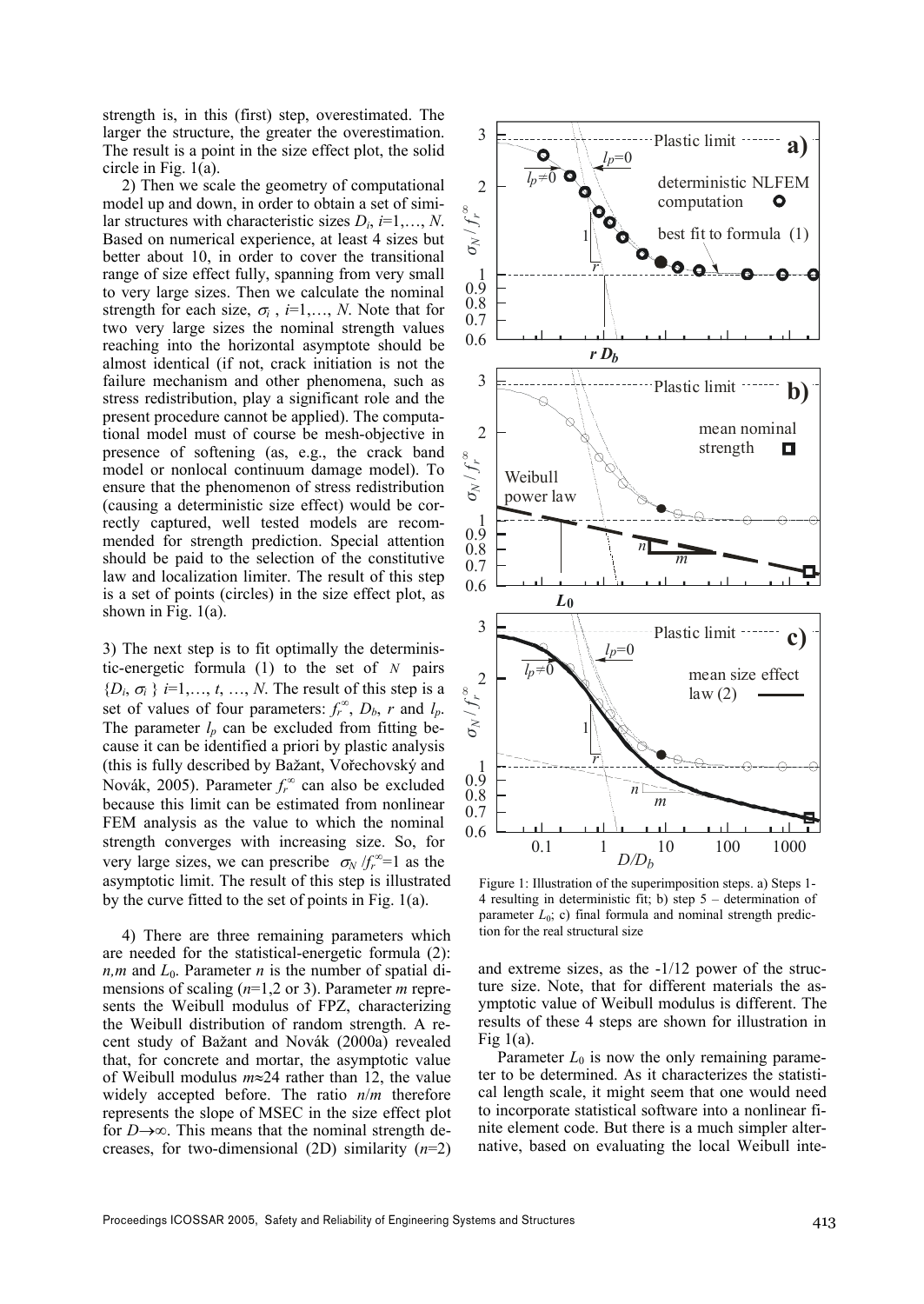gral over the elastic stress field of the structure. The estimation statistical length scale  $l_s$  is the first step. A good estimate is  $l_s \approx D_b$ . Since a choice about a scatter of FPZ strength must be made (Weibull modulus controlling the power of size effect for large sizes), one can compute the elastic field for a large-size structure having, and from the Weibull integral obtain the corresponding mean nominal strength. Once the point of mean strength of such large structure (a point in the size effect plot with coordinates  $D_{stat}$ ,  $\sigma_{stat}$ ) is known, one can pass through that point a straight line of slope -*n/m*, representing the Weibull asymptote. Graphically, the intersection of the statistical (Weibull) asymptote with the deterministic strength  $f_r^{\infty}$  for infinite structure size (a horizontal asymptote) gives the statistical scaling length on the *D*-axis; Fig.1(b). The numerical solution to  $L_0$  can be written as:

$$
L_0 = D_{\text{stat}} \left( \frac{\sigma_{\text{stat}}}{f_r^{\infty}} \right)^{n/m}
$$
 (3)

and, therefore, this parameter does not need to be fitted, rather an analytical expression can be used. Note that the large size strength (mean strength  $\sigma_{\text{stat}}$ ) can be computed by Weibull integral, where the choice of reference volume  $V_0$  and Weibull modulus (scatter) must be made (this is described, in detail, e.g. by Bažant and Planas, 1998):

$$
P_f = 1 - \exp\left(-\int_{V} \left\langle \frac{\sigma(x)}{s_0} \right\rangle^m \frac{dV(x)}{V_{\theta}} \right) \tag{4}
$$

where  $V$  is the volume (area, length) of the structure depending on its dimension  $(n)$ ;  $s_0$  is the Weibull scaling parameter and  $V_0$  is an elementary volume of the material for which the Weibull distribution has parameters *m* and  $s_0$ . The function  $\sigma_x$  is the maximum principal stress at a point of coordinate vector *x*. One can avoid the computation of nonlocal integral (and determination of the load leading to  $P_f$ , which corresponds to the mean load) by means of numerical simulation of Monte Carlo type. In such case, it is recommended to use directly the stability postulate of extreme values for discretization of random blocks and their association with scaled PDF. This approach has been used in the numerical example and is described in detail by Novák, Bažant and Vořechovský (2003).

5) Once all the parameters of the statisticalenergetic formula have been determined, the nominal strength can be calculated for any size. Using the real size  $D_t$  of the structure, one can predict the corresponding nominal strength  $\sigma_{N,t}$  using Eq. (2). This prediction will be generally different (and lower) than the initial deterministic prediction; Fig. 1(c). The larger structure, the larger the difference is. The formula will provide us the strength prediction for the mean strength. Additionally, a scatter of strength can be determined just by using the fundamental assumption of Weibull distribution. For the distribution we know two parameters; the shape parameter, *m*, is prescribed initially, and the scale parameters, *s*, can be calculated easily from the predicted mean and the Weibull modulus (shape parameter).

## 3 SUMMARY AND CONCLUSIONS

The paper presents an analytical formula for the nominal mean strength prediction in crack initiation problems. The paper suggests a practical procedure for superposition of deterministic and statistical size effects at crack initiation. It requires only a few finite element analyses using scaled structure sizes and a simple evaluation of Weibull statistics from the elastic field in a large size structure. The prediction can be carried out without any Monte Carlo simulation, with can be quire tedious.

#### ACKNOWLEDGEMENTS

The work of the first author was partially supported by the U.S. National Science Foundation under grant CMS-9713944 to Northwestern University. The work of the second and the third authors was supported by project Clutch, No. 1K-04-110 from Ministry of Education of the Czech Republic and project VITESPO, No. 1ET409870411 from Academy of Science of the Czech Republic. The financial support is greatly appreciated.

#### REFERENCES

- Bažant, Z.P. Scaling of Structural Strength, Hermes Penton Science (Kogan Page Science), London, 2002.
- Bažant, Z.P. Probability distribution of energetic-statistical size effect in quasibrittle fracture, T&AM Report No. 05- 03/C728s, McCormick School of Engrg., Northwestern University, June 2003; also Probabilistic Engineering Mechanics 19 (4), 307-319 (2004).
- Bažant, Z.P. Scaling theory for quasibrittle structural failure. Proc., National Academy of Sciences 101 (37), 13397- 13399.
- Bažant, Z.P. and Planas, J. Fracture and Size Effect in Concrete and Other Quasibrittle Materials, CRC Press, Boca Raton and London, 1998.
- Bažant, Z.P. and Novák, D. Energetic-statistical size effect in quasi-brittle failure at crack initiation, ACI Materials Journal, 97 (3): 381–392, 2000a.
- Bažant, Z. P. and Novák, D. Probabilistic nonlocal theory for quasi-brittle fracture initiation and size effect I: Theory and II: Application, Journal of Engineering Mechanics, 126 (2), 166–174 and 175–185, 2000b.
- Bažant, Z. P., Vo�echovský, M. and Novák, D. Asymptotic Prediction of Energetic-Statistical Size Effect from Deterministic Finite Element Solutions, Journal of Engineering Mechanics, submitted for possible publication, 2005.
- Novák, D., Bažant, Z.P. and Vo�echovský, M. Computational Modeling of Statistical Size Effect in Quasibrittle Structu-